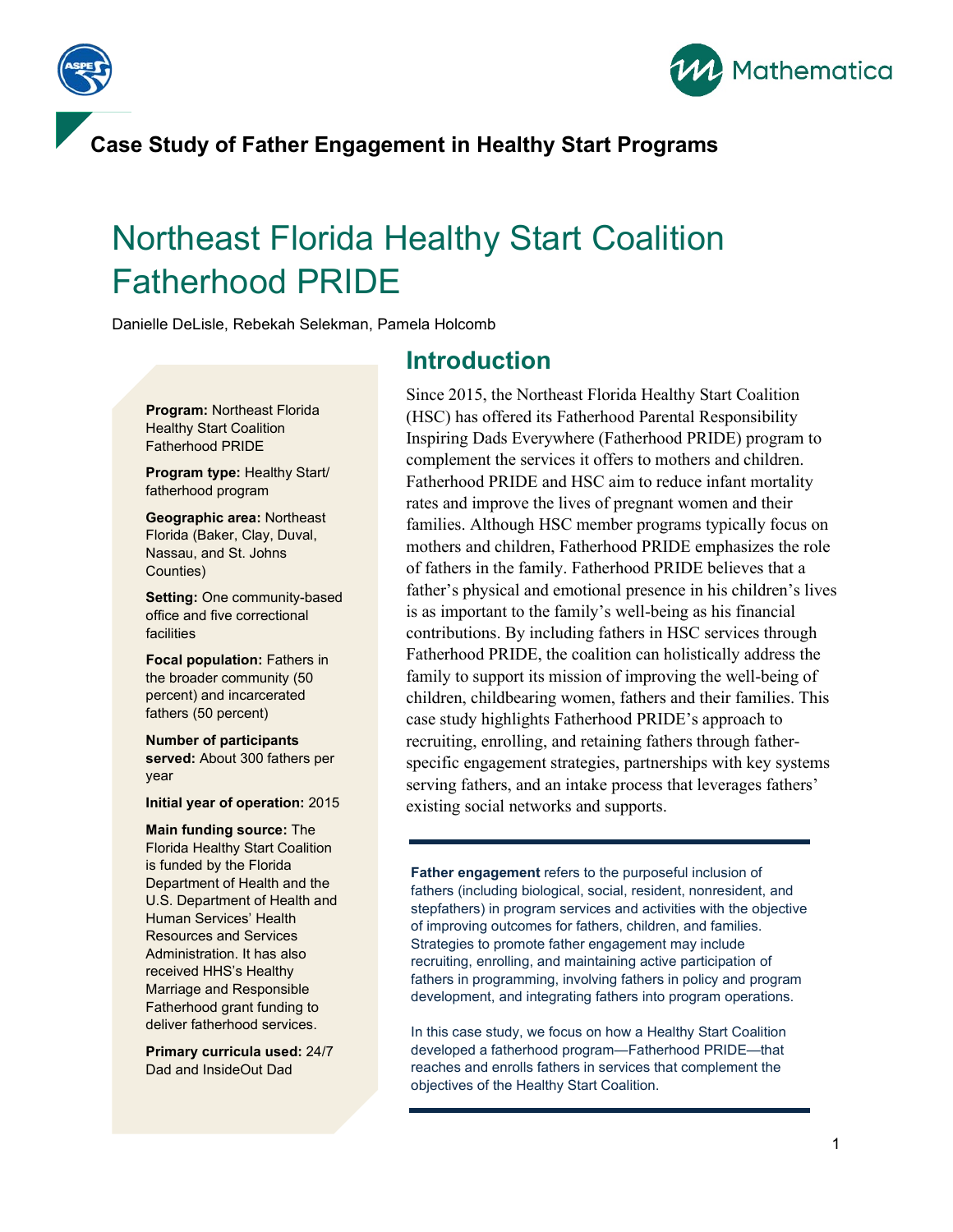#### **Program Overview**

Fatherhood PRIDE's goal is to strengthen and expand fatherhood programming, financial literacy, employment, housing, health care, mentoring, and recidivism reduction services through case management, group parenting classes, and referrals. Eighty percent of the fathers served by Fatherhood PRIDE who reside in the community are referred from the local child support agency or family court, while the remaining 20 percent are referred from the local child welfare agency or are self-referred. Fatherhood PRIDE also serves about 150 incarcerated fathers from five local correctional facilities in northeast Florida. Fatherhood PRIDE has been intentional about how they recruit and connect with fathers

Since 1991, the Northeast Florida Healthy Start Coalition has promoted positive outcomes for mothers and their children as part of a statewide network of community-based organizations. Although the coalition primarily serves new and expectant mothers, it began serving fathers in 2015 through its Fatherhood PRIDE program.

who reside in the community and has modified their strategies to increase engagement and participation in the program.

### **Enhance engagement by emphasizing a separate focus on fathers**

As an organization that predominantly provides services for mothers, the HSC wanted to ensure that fathers felt that they are a valued part of the family and the coalition. When Fatherhood PRIDE began, the program was physically located in the HSC building. Recently, Fatherhood PRIDE created a fatherfriendly office space separate from the main HSC building to signal to fathers that they are deserving of their own program with their own space. The Fatherhood PRIDE office is decorated with images of fathers and posters with quotes from fathers. The office also provides information and brochures about services specifically for fathers. This creates an environment where fathers feel welcome and can relate to the materials. Staff reported that the father-focused environment has increased fathers' engagement with the program, which ultimately increases the potential for positive outcomes for the fathers and their families.

#### **Go to where the fathers are**

Fatherhood PRIDE has worked to reach fathers who may be interested in its services but are unfamiliar with the program. For example, fathers often accompany mothers and children to the HSC office, but they do not enter the building themselves. So, Fatherhood PRIDE staff go to the HSC building parking lot to speak with fathers waiting outside the building and introduce them to the fatherhood program.

Despite the physical separation of its programs, Fatherhood PRIDE maintains a close connection with its HSC partners to support their common goal of supporting the whole family. Fatherhood PRIDE staff participate in monthly HSC staff meetings for updates on other programs and seek opportunities for referrals from HSC programs. They also collaborate with other HSC programs to encourage them to include information on fatherhood in their programs, show images of fathers in the HSC building, and include fathers in HSC programs.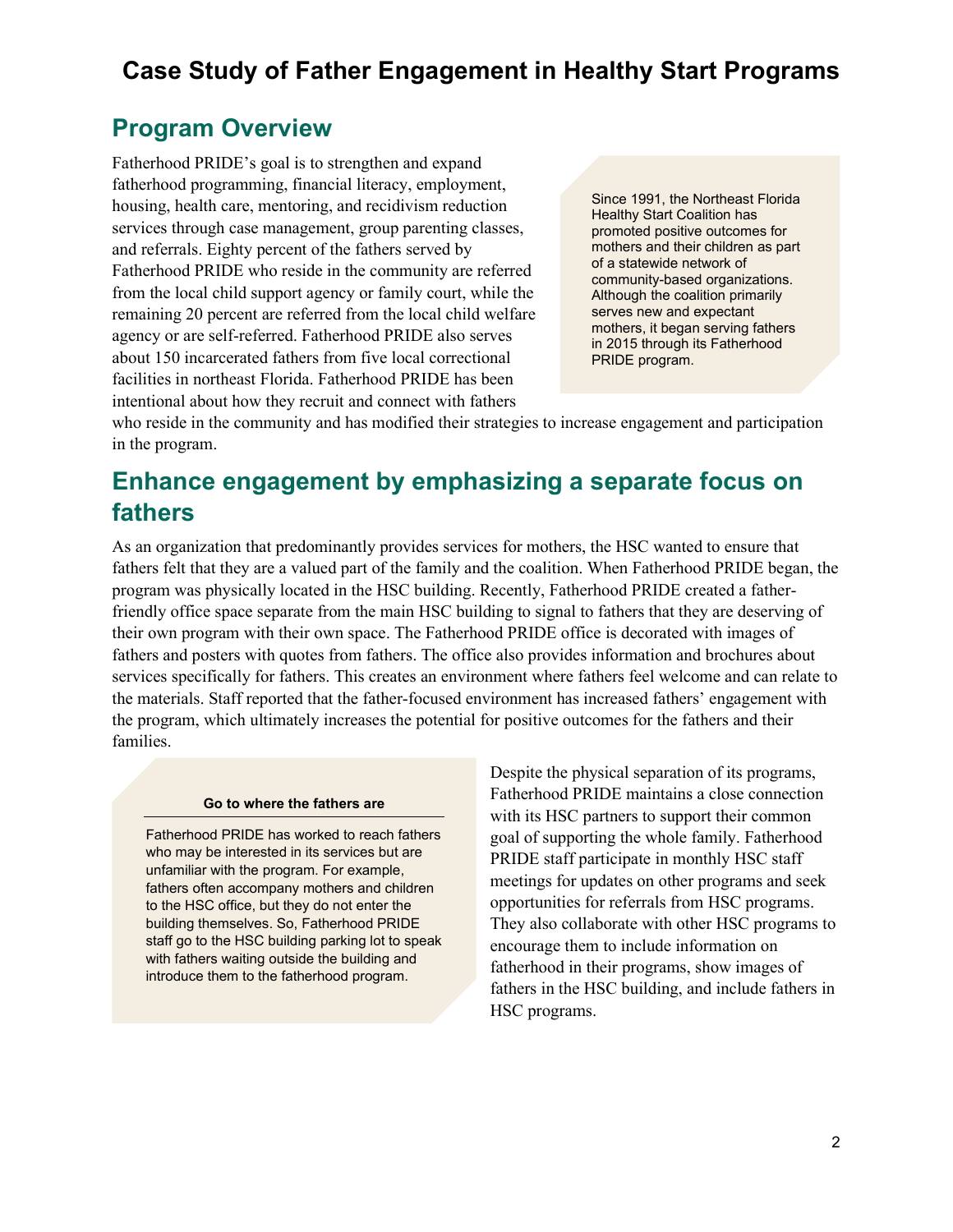### **Develop partnerships with key systems serving fathers to promote engagement**

Developing partnerships is important for promoting father engagement in programs across practice fields. These partnerships can be developed intentionally based on the goals of the programs and the needs of fathers. Partners can refer participants to programs for services or be direct service providers themselves. As one example, Fatherhood PRIDE developed a partnership with the local child support agency to be a referral source to the program. In turn, Fatherhood PRIDE developed partnerships with other organizations that could address the child support–related needs that these fathers might have.

<span id="page-2-0"></span>Fathers involved with the child support system may be required to participate in fatherhood or employment programs to (1) satisfy court requirements to avoid penalties for noncompliance with child support orders and (2) to improve their ability to pay child support. Fatherhood PRIDE developed an agreement with the local child support program for its staff to attend child support–related court hearings twice a week. If a father is ordered to enter a fatherhood or employment program during the hearing, the judge can direct the fathers to the Fatherhood PRIDE representative at court for immediate engagement.

<span id="page-2-1"></span>Because the child support program serves as a main referral source for Fatherhood PRIDE, nearly 80 percent of fathers in the program are involved with the child support system. To meet the needs of these fathers, Fatherhood PRIDE maintains relationships with organizations that help fathers navigate that system and increase their ability to pay child support. Fatherhood PRIDE refers fathers to community resources such as the Family Law Library and Legal Aid to help fathers understand their rights, assist with driver's license suspensions, and file petitions for parenting time.

Improving fatherhood skills, increasing access to children, and increasing fathers' ability to provide support for their children can lead to improved cognitive and behavioral outcomes for children.<sup>[1](#page-2-0)</sup> Moreover, connecting fathers with enhanced child support services can improve children's access to health care coverage, which can improve health outcomes for children.<sup>[2](#page-2-1)</sup> Thus, the child support partnership is important for helping the HSC achieve its mission.

### **Leverage targeted enrollment and social supports to improve ongoing participation**

To increase participation and program completion, Fatherhood PRIDE modified its intake process in two ways. First, prior to 2018, Fatherhood PRIDE enrolled any father that expressed interest in the program. After 2018, the intake worker would explain the time commitment and expectations for participation in the program before enrollment. If the father indicated that he could not meet the time commitments and expectations, staff encouraged him to return when he could do so.

*"Our most successful strategy is not just enrolling every dad we get a referral for. We changed the intake strategy to assess a father's commitment to completing the program and achieving his goals. Our enrollment suffered [initially] but participation skyrocketed."* 

*– Staff member on changes to the intake structure to improve participation*

Second, during the intake process, intake workers began asking fathers to identify important members of their support network—for example, family, friends, and neighbors—who could help the fathers achieve their goals in the program. With the fathers' permission, staff then contact the individuals and ask that they support the father by reminding him when classes are scheduled, providing transportation as needed, and encouraging him to complete the program. Staff find that family and friends are consistently willing to help and that fathers respond positively to this as evidenced by increased participation rates.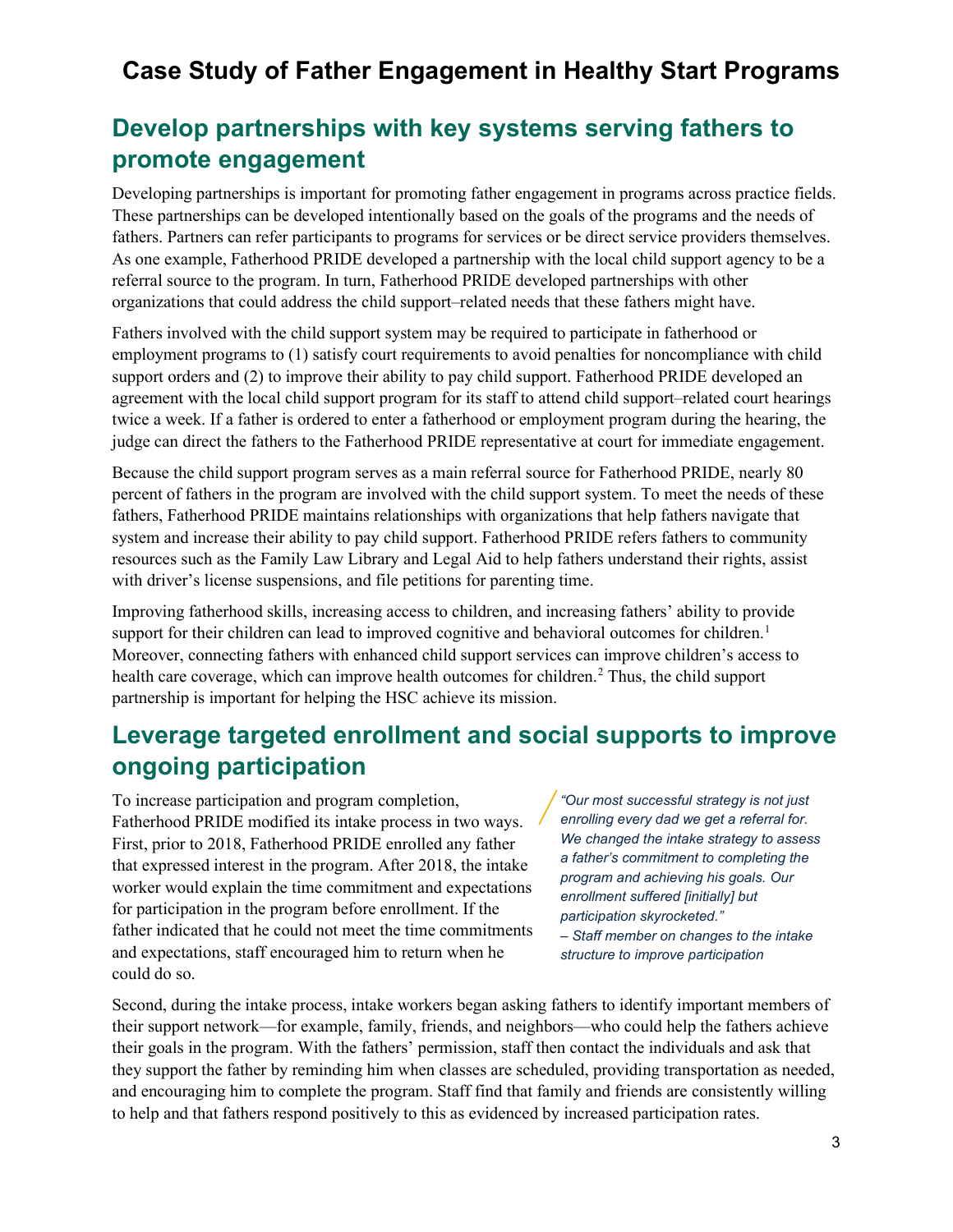

Fatherhood PRIDE reported that engagement in its program increased after these changes to the intake process, without sacrificing the number of fathers served. From 2015-2020, Fatherhood PRIDE consistently served approximately 300 fathers per year through its ACF grant. Before the changes (in 2018), however, fathers completed only 17.5 hours of the 30 hours of programming on average. In addition, only 45 percent of the fathers completed the program. After the changes (in 2020), fathers completed 29.7 hours of the programming on average and 70 percent completed the program. Because fathers were more engaged and committed to the program, facilitators also reported that the conversations in classes were more positive and productive.

#### **Lessons and considerations**

The experience of HSC and Fatherhood PRIDE offers lessons for how human service programs can improve father engagement and promote positive family and child outcomes.

#### **Emphasize a father focus by including programs that support fathers**

Programs that are not designed to offer father-focused services can collaborate or partner with fatherfocused programs to reach fathers, increase their engagement, and promote positive outcomes for the whole family. Traditionally, HSC's mission led to mother-focused programming. Rather than shift its program focus, HSC increased father engagement by adding a fatherhood program to its network of programs to fill an important gap in services.

#### **Capture a father's motivation to participate during the intake process**

Programs may consider adapting their intake processes to include a formal assessment of a father's motivation, willingness, and ability to engage in the program prior to enrollment. This will increase the likelihood of enrolling fathers who will attend and participate in the program and who will achieve the program's intended goals. Programs can also use the information about a father's motivation to inform their decisions about how to best allocate staff time and resources. Participants with high levels of motivation who have easier access to the program may require less-intensive staff interactions to encourage participation than participants with lower levels of motivation and access.

#### **Tap into a father's social network to increase his participation**

Programs can proactively engage fathers' family and social networks during the intake process to promote engagement and program completion. Individuals from these support systems can encourage fathers to attend classes and engage with the program material, and they can help reduce barriers—for example, lack of transportation or child care—that the fathers may face when attempting to access services. An engagement strategy that leverages a father's social network can motivate and support him as he completes the program and achieves the desired outcomes.